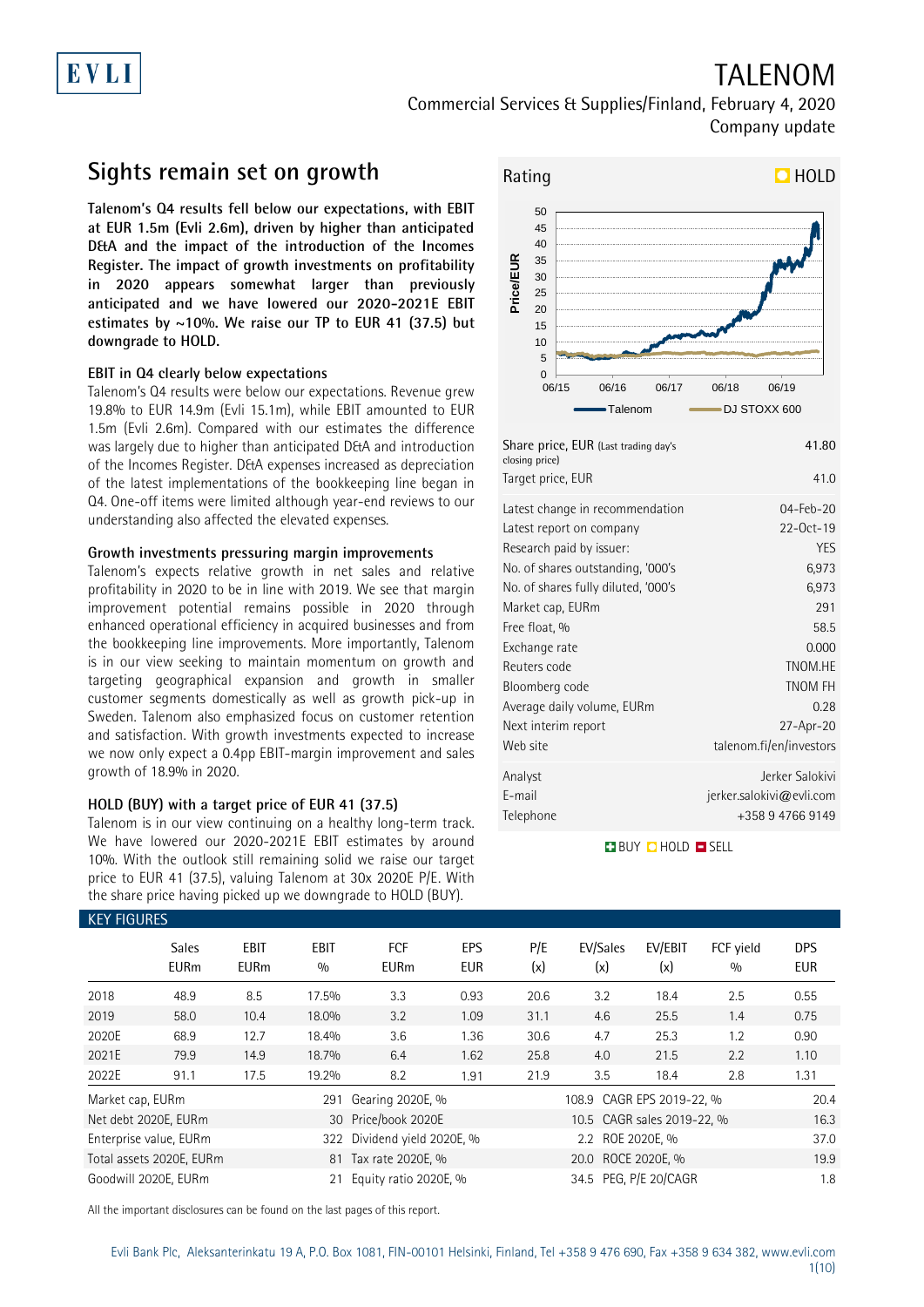| VALUATION RESULTS        | <b>BASE CASE DETAILS</b>   | VALUATION ASSUMPTIONS   | ASSUMPTIONS FOR WACC           |      |
|--------------------------|----------------------------|-------------------------|--------------------------------|------|
| Current share price      | 41.80 PV of Free Cash Flow | 105 Long-term growth, % | 2.3 Risk-free interest rate, % | 2.25 |
| DCF share value          | 44.57 PV of Horizon value  | 234 WACC, %             | 7.4 Market risk premium, %     | 5.8  |
| Share price potential, % | 6.6 Unconsolidated equity  | 0 Spread, %             | 0.5 Debt risk premium, %       | 3.3  |
| Maximum value            | 50.4 Marketable securities | 8 Minimum WACC, %       | 6.9 Equity beta coefficient    | 0.80 |
| Minimum value            | 39.8 Debt - dividend       | -36 Maximum WACC, %     | 7.9 Target debt ratio, %       | 25   |
| Horizon value, %         | 69.1 Value of stock        | 311 Nr of shares, Mn    | 7.0 Effective tax rate, %      | 20   |

| DCF valuation, EURm        | 2019     | 2020E       | 2021E  | 2022E       | 2023E          | 2024E    | 2025E       | 2026E        | 2027E    | 2028E       | 2029E  | Horizon |
|----------------------------|----------|-------------|--------|-------------|----------------|----------|-------------|--------------|----------|-------------|--------|---------|
| Net sales                  | 58       | 69          | 80     | 91          | 100            | 107      | 113         | 118          | 124      | 130         | 133    | 136     |
| Sales growth, %            | 18.6     | 18.9        | 16.0   | 14.0        | 10.0           | 7.0      | 5.0         | 5.0          | 5.0      | 5.0         | 2.3    | 2.3     |
| Operating income (EBIT)    | 10       | 13          | 15     | 17          | 20             | 23       | 24          | 25           | 26       | 27          | 28     | 29      |
| Operating income margin, % | 18.0     | 18.4        | 18.7   | 19.2        | <i>20.0</i>    | 21.0     | 21.0        | 21.0         | 21.0     | 21.0        | 21.0   | 21.0    |
| + Depreciation+amort.      | 8        | 10          | 10     | 10          | 11             | 12       | 13          | 14           | 14       | 15          | 16     |         |
| <b>EBITDA</b>              | 19       | 22          | 25     | 28          | 31             | 35       | 37          | 39           | 40       | 42          | 44     |         |
| - Paid taxes               | $-3$     | $-3$        | $-3$   | $-3$        | $-4$           | $-5$     | $-5$        | $-5$         | $-5$     | $-5$        | $-6$   |         |
| - Change in NWC            |          |             |        |             |                | $\Omega$ | $\mathbf 0$ | $\mathbf{0}$ | $\Omega$ | $\mathbf 0$ | 0      |         |
| NWC / Sales, %             | $-6.4$   | $-6.4$      | $-6.4$ | $-6.4$      | $-6.4$         | $-6.4$   | $-6.4$      | $-6.4$       | $-6.4$   | $-6.4$      | $-6.4$ |         |
| + Change in other liabs    | $\Omega$ | $\mathbf 0$ | 0      | $\mathbf 0$ | $\mathbf 0$    | 0        | $\mathbf 0$ | $\mathbf{0}$ | 0        | $\Omega$    | 0      |         |
| - Operative CAPEX          | $-11$    | $-14$       | $-13$  | $-14$       | $-14$          | $-14$    | $-14$       | $-14$        | $-15$    | $-16$       | $-15$  |         |
| opCAPEX / Sales, %         | 22.9     | 23.8        | 19.0   | 17.4        | 16.1           | 15.0     | 14.3        | 14.3         | 14.3     | 14.3        | 13.4   |         |
| - Acquisitions             | $-2$     | 0           | 0      | $\Omega$    | 0              | 0        | $\Omega$    | $\Omega$     | O        | $\Omega$    | 0      |         |
| + Divestments              | $\Omega$ | $\Omega$    | 0      | $\Omega$    | $\Omega$       | 0        | $\Omega$    | $\Omega$     | 0        | $\Omega$    | 0      |         |
| - Other items              |          | 0           | 0      | $\Omega$    | $\overline{0}$ | 0        | $\Omega$    | 0            | 0        | $\Omega$    | 0      |         |
| $=$ FCFF                   | 6        | 6           | 9      | 11          | 14             | 17       | 19          | 20           | 21       | 22          | 24     | 474     |
| $=$ Discounted FCFF        |          | 6           | 8      | 9           | 11             | 12       | 12          | 12           | 12       | 12          | 12     | 234     |
|                            |          |             |        |             |                |          |             |              |          |             |        |         |
| $=$ DFCF min WACC          |          | 6           | 8      | 9           | 11             | 12       | 13          | 12           | 12       | 12          | 12     | 272     |
| $=$ DFCF max WACC          |          | 6           | 8      | 9           | 11             | 12       | 12          | 12           | 11       | 11          | 11     | 204     |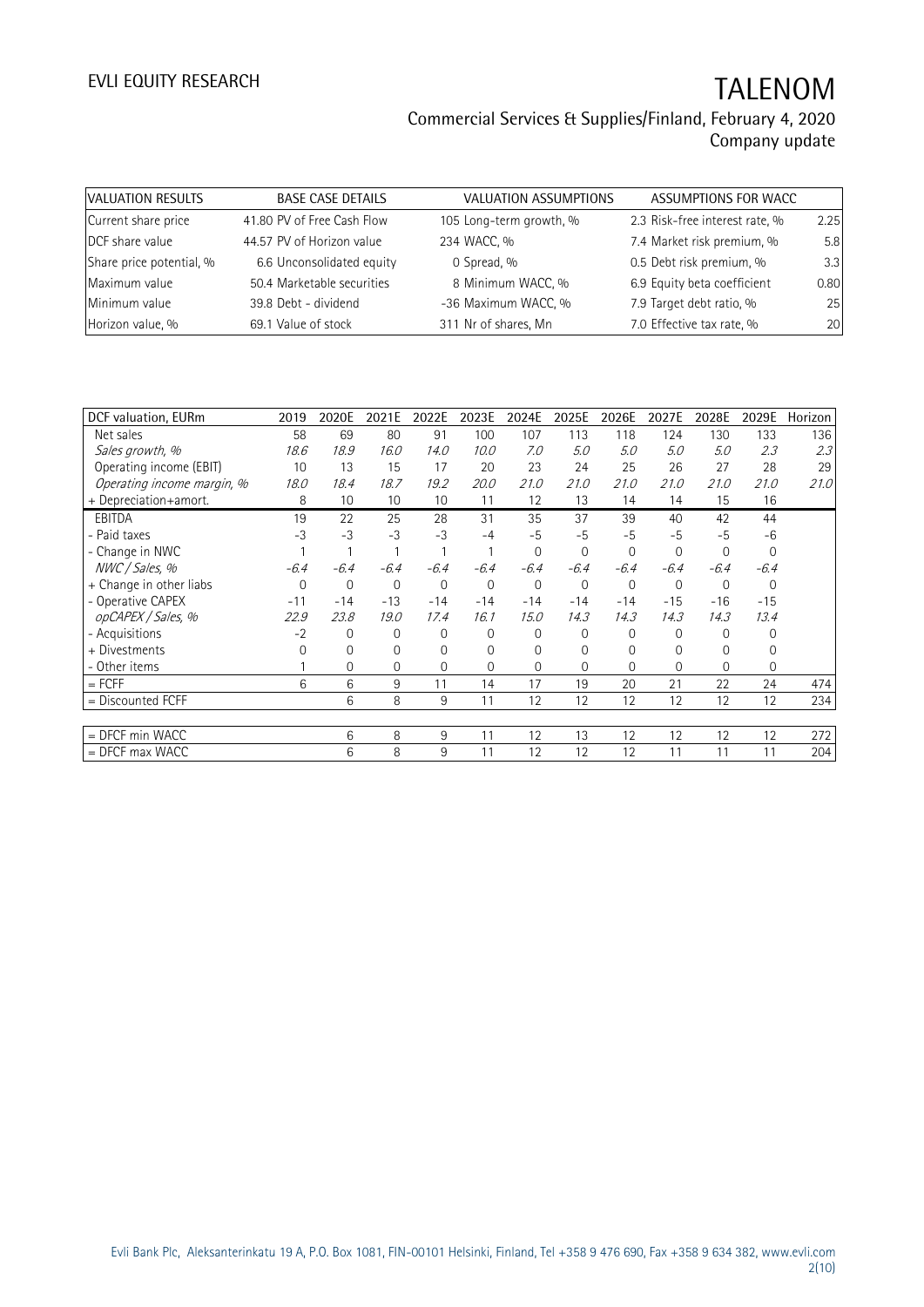| <b>INTERIM FIGURES</b>               |        |        |        |        |        |         |         |         |         |        |        |        |
|--------------------------------------|--------|--------|--------|--------|--------|---------|---------|---------|---------|--------|--------|--------|
| EVLI ESTIMATES, EURm                 | 201901 | 201902 | 201903 | 201904 | 2019   | 2020Q1E | 2020Q2E | 2020Q3E | 2020Q4E | 2020E  | 2021E  | 2022E  |
| Net sales                            | 14.8   | 14.8   | 13.5   | 14.9   | 58.0   | 17.5    | 17.6    | 16.0    | 17.8    | 68.9   | 79.9   | 91.1   |
| EBITDA                               | 5.2    | 5.2    | 4.2    | 4.3    | 18.9   | 6.1     | 6.3     | 5.2     | 5.0     | 22.5   | 24.5   | 27.6   |
| EBITDA margin (%)                    | 35.5   | 35.3   | 30.8   | 28.8   | 32.6   | 34.6    | 35.6    | 32.4    | 28.0    | 32.6   | 30.7   | 30.3   |
| EBIT                                 | 3.4    | 3.2    | 2.4    | 1.5    | 10.4   | 4.1     | 3.8     | 2.9     | 2.0     | 12.7   | 14.9   | 17.5   |
| EBIT margin (%)                      | 23.3   | 21.4   | 17.4   | 9.8    | 18.0   | 23.3    | 21.6    | 17.8    | 11.0    | 18.4   | 18.7   | 19.2   |
| Net financial items                  | $-0.1$ | $-0.3$ | $-0.2$ | $-0.2$ | $-0.8$ | $-0.2$  | $-0.2$  | $-0.2$  | $-0.2$  | $-0.8$ | $-0.8$ | $-0.9$ |
| Pre-tax profit                       | 3.3    | 2.9    | 2.1    | 1.3    | 9.6    | 3.9     | 3.6     | 2.7     | 1.8     | 11.9   | 14.1   | 16.6   |
| Tax                                  | $-0.7$ | $-0.6$ | $-0.4$ | $-0.3$ | $-2.0$ | $-0.8$  | $-0.7$  | $-0.5$  | $-0.4$  | $-2.4$ | $-2.8$ | $-3.3$ |
| Tax rate (%)                         | 20.0   | 21.2   | 20.0   | 20.3   | 20.4   | 20.0    | 20.0    | 20.0    | 20.0    | 20.0   | 20.0   | 20.0   |
| Net profit                           | 2.6    | 2.3    | 1.7    | 1.0    | 7.6    | 3.1     | 2.9     | 2.1     | 1.4     | 9.5    | 11.3   | 13.3   |
| EPS                                  | 0.38   | 0.33   | 0.24   | 0.14   | 1.09   | 0.45    | 0.41    | 0.30    | 0.20    | 1.36   | 1.62   | 1.91   |
| EPS adjusted (diluted no. of shares) | 0.38   | 0.33   | 0.24   | 0.14   | 1.09   | 0.45    | 0.41    | 0.30    | 0.20    | 1.36   | 1.62   | 1.91   |
| Dividend per share                   | 0.00   | 0.00   | 0.00   | 0.00   | 0.75   | 0.00    | 0.00    | 0.00    | 0.00    | 0.90   | 1.10   | 1.31   |
| SALES, EURm                          |        |        |        |        |        |         |         |         |         |        |        |        |
| Talenom                              | 14.8   | 14.8   | 13.5   | 14.9   | 58.0   | 17.5    | 17.6    | 16.0    | 17.8    | 68.9   | 79.9   | 91.1   |
| Total                                | 14.8   | 14.8   | 13.5   | 14.9   | 58.0   | 17.5    | 17.6    | 16.0    | 17.8    | 68.9   | 79.9   | 91.1   |
| <b>SALES GROWTH. Y/Y %</b>           |        |        |        |        |        |         |         |         |         |        |        |        |
| Talenom                              | 16.1   | 17.7   | 21.1   | 19.8   | 18.6   | 18.4    | 19.2    | 18.5    | 19.4    | 18.9   | 16.0   | 14.0   |
| Total                                | 16.1   | 17.7   | 21.1   | 19.8   | 18.6   | 18.4    | 19.2    | 18.5    | 19.4    | 18.9   | 16.0   | 14.0   |
| EBIT, EURm                           |        |        |        |        |        |         |         |         |         |        |        |        |
| Talenom                              | 3.4    | 3.2    | 2.4    | 1.5    | 10.4   | 4.1     | 3.8     | 2.9     | 2.0     | 12.7   | 14.9   | 17.5   |
| Total                                | 3.4    | 3.2    | 2.4    | 1.5    | 10.4   | 4.1     | 3.8     | 2.9     | 2.0     | 12.7   | 14.9   | 17.5   |
| EBIT margin, %                       |        |        |        |        |        |         |         |         |         |        |        |        |
| Talenom                              | 23.3   | 21.4   | 17.4   | 9.8    | 18.0   | 23.3    | 21.6    | 17.8    | 11.0    | 18.4   | 18.7   | 19.2   |
| Total                                | 23.3   | 21.4   | 17.4   | 9.8    | 18.0   | 23.3    | 21.6    | 17.8    | 11.0    | 18.4   | 18.7   | 19.2   |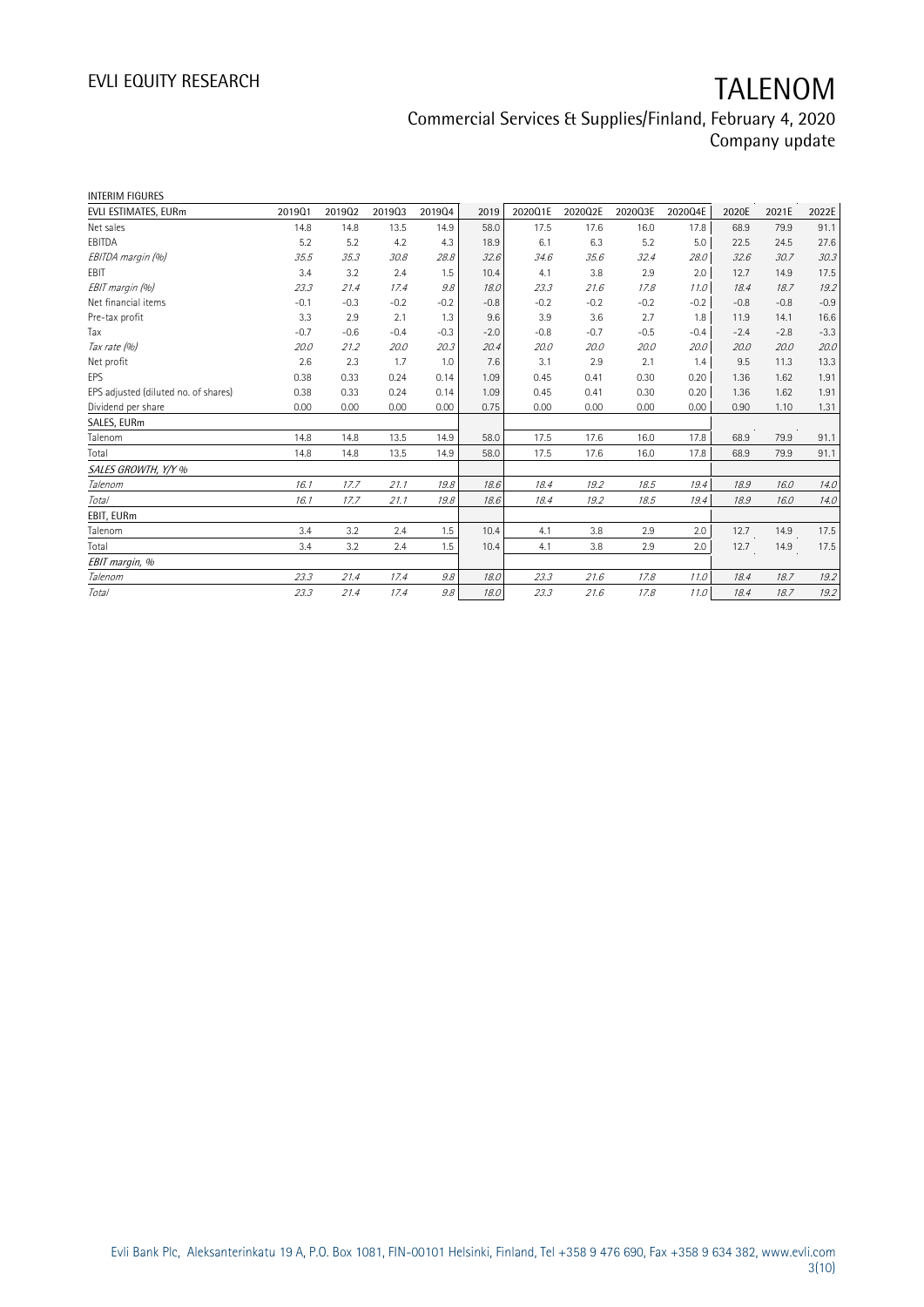| <b>INCOME STATEMENT, EURm</b>            | 2015           | 2016                | 2017                | 2018           | 2019           | 2020E               | 2021E        | 2022E               |
|------------------------------------------|----------------|---------------------|---------------------|----------------|----------------|---------------------|--------------|---------------------|
| Sales                                    | 33.0           | 37.0                | 41.4                | 48.9           | 58.0           | 68.9                | 79.9         | 91.1                |
| Sales growth (%)                         | 11.6           | 12.0                | 12.1                | 18.0           | 18.6           | 18.9                | 16.0         | 14.0                |
| EBITDA                                   | 3.2            | 6.8                 | 9.5                 | 13.7           | 18.9           | 22.5                | 24.5         | 27.6                |
| EBITDA margin (%)                        | 9.6            | 18.5                | 23.0                | 28.0           | 32.6           | 32.6                | 30.7         | 30.3                |
| Depreciation                             | $-2.0$         | $-2.6$              | $-4.7$              | $-5.1$         | $-8.5$         | $-9.8$              | $-9.6$       | $-10.1$             |
| EBITA                                    | 1.2            | 4.2                 | 4.8                 | 8.5            | 10.4           | 12.7                | 14.9         | 17.5                |
| Goodwill amortization / writedown        | 0.0            | 0.0                 | 0.0                 | 0.0            | 0.0            | 0.0                 | 0.0          | 0.0                 |
| EBIT                                     | 1.2            | 4.2                 | 4.8                 | 8.5            | 10.4           | 12.7                | 14.9         | 17.5                |
| EBIT margin (%)                          | 3.7            | 11.3                | 11.7                | 17.5           | 18.0           | 18.4                | 18.7         | 19.2                |
| Reported EBIT                            | 1.2            | 4.0                 | 4.7                 | 8.5            | 10.4           | 12.7                | 14.9         | 17.5                |
| EBIT margin (reported) (%)               | 3.7            | 10.7                | 11.3                | 17.5           | 18.0           | 18.4                | 18.7         | 19.2                |
| Net financials                           | $-1.1$         | $-0.5$              | $-0.5$              | $-0.6$         | $-0.8$         | $-0.8$              | $-0.8$       | $-0.9$              |
| Pre-tax profit                           | 0.1            | 3.6                 | 4.3                 | 8.0            | 9.6            | 11.9                | 14.1         | 16.6                |
| Taxes                                    | 0.0            | $-0.7$              | $-0.9$              | $-1.6$         | $-2.0$         | $-2.4$              | $-2.8$       | $-3.3$              |
| Minority shares                          | 0.0            | 0.0                 | 0.0                 | 0.0            | 0.0            | 0.0                 | 0.0          | 0.0                 |
| Net profit                               | 0.1            | 2.7                 | 3.3                 | 6.4            | 7.6            | 9.5                 | 11.3         | 13.3                |
| Cash NRIs                                | 0.0            | $-0.2$              | $-0.1$              | 0.0            | 0.0            | 0.0                 | 0.0          | 0.0                 |
| Non-cash NRIs                            | 0.0            | 0.0                 | 0.0                 | 0.0            | 0.0            | 0.0                 | 0.0          | 0.0                 |
| <b>BALANCE SHEET, EURm</b>               |                |                     |                     |                |                |                     |              |                     |
| Assets                                   |                |                     |                     |                |                |                     |              |                     |
| Fixed assets                             | 11             | 14                  | 17                  | 21             | 28             | 34                  | 40           | 45                  |
| Goodwill                                 | 18             | 18                  | 18                  | 18             | 21             | 21                  | 21           | 21                  |
| Right of use assets                      | $\mathbf 0$    | $\mathsf{O}\xspace$ | 0                   | 8              | 8              | 9                   | 9            | 9                   |
| Inventory                                | $\overline{0}$ | $\mathbf 0$         | 0                   | $\mathbf 0$    | $\mathbf 0$    | $\mathbf 0$         | $\mathbf 0$  | $\mathbf 0$         |
| Receivables                              | $\overline{4}$ | 5                   | 5                   | 5              | $\overline{7}$ | 8                   | 9            | 10                  |
| Liquid funds                             | 5              | $\overline{4}$      | 5                   | 6              | 8              | 9                   | 11           | 12                  |
| Total assets                             | 40             | 42                  | 46                  | 59             | 71             | 81                  | 89           | 98                  |
| Liabilities                              |                |                     |                     |                |                |                     |              |                     |
| Shareholder's equity                     | 9              | 12                  | 14                  | 19             | 24             | 28                  | 33           | 39                  |
| Minority interest                        | $\mathbf 0$    | $\mathbf 0$         | $\mathsf{O}\xspace$ | $\mathbf 0$    | $\mathbf 0$    | $\mathsf{O}\xspace$ | $\mathbf 0$  | $\mathbf 0$         |
| Convertibles                             | $\overline{0}$ | $\mathbf 0$         | $\mathbf 0$         | $\mathbf{0}$   | $\mathbf 0$    | $\mathbf 0$         | $\mathbf 0$  | $\mathsf{O}\xspace$ |
| Lease liabilities                        | $\mathbf 0$    | $\mathbf 0$         | $\mathsf{O}\xspace$ | 8              | 8              | 9                   | $9\,$        | $9\,$               |
| Deferred taxes                           | $\mathbf 0$    | $\mathbf 0$         | $\mathbf{1}$        | $\overline{1}$ | $\mathbf{1}$   | $\mathbf{1}$        | $\mathbf{1}$ | $\mathbf{1}$        |
| Interest bearing debt                    | 24             | 23                  | 23                  | 24             | 28             | 31                  | 32           | 33                  |
| Non-interest bearing current liabilities | 7              | 7                   | 8                   | 8              | 10             | 12                  | 14           | 16                  |
| Other interest-free debt                 | $\mathbf{1}$   | $\mathbf{1}$        | $\mathbf{1}$        | $\mathbf{0}$   | $\mathbf{0}$   | $\mathbf{0}$        | $\mathbf 0$  | $\mathbf 0$         |
| Total liabilities                        | 40             | 42                  | 46                  | 59             | 71             | 81                  | 89           | 98                  |
| CASH FLOW, EURm                          |                |                     |                     |                |                |                     |              |                     |
| + EBITDA                                 | 3              | $\overline{7}$      | 10                  | 14             | 19             | 22                  | 25           | 28                  |
| - Net financial items                    | $-1$           | $-1$                | $-1$                | $-1$           | $-1$           | $-1$                | $-1$         | $-1$                |
| - Taxes                                  | $-1$           | $\mathbf 0$         | $\mathsf{O}\xspace$ | $-1$           | $-2$           | $-2$                | $-3$         | $-3$                |
| - Increase in Net Working Capital        | $\mathbf 0$    | 0                   | $\mathbf{1}$        | $-1$           | 1              | $\mathbf{1}$        | $\mathbf{1}$ | $\mathbf{1}$        |
| $+/-$ Other                              | $\mathbf 0$    | $\mathbf{1}$        | $\mathbf{1}$        | $\overline{1}$ | $\mathbf{1}$   | $\mathsf{O}\xspace$ | $\mathbf 0$  | $\mathbf 0$         |
| = Cash flow from operations              | $\overline{2}$ | $\overline{7}$      | 10                  | 12             | 18             | 20                  | 22           | 24                  |
| - Capex                                  | $-3$           | $-4$                | $-5$                | -9             | $-13$          | $-16$               | $-15$        | $-16$               |
| - Acquisitions                           | $\mathbf 0$    | $\mathbf 0$         | $\mathsf{O}\xspace$ | $-1$           | $-2$           | $\mathbf 0$         | $\mathbf 0$  | $\mathbf 0$         |
| + Divestments                            | 0              | $\overline{0}$      | $\mathbf 0$         | $\mathbf{0}$   | $\overline{0}$ | $\mathbf 0$         | $\mathbf 0$  | $\mathbf{0}$        |
| = Free cash flow                         | $-1$           | $\sqrt{2}$          | 5                   | 3              | 3              | $\overline{4}$      | 6            | 8                   |
| +/- New issues/buybacks                  | 9              | $\overline{0}$      | $\mathbf 0$         | $\mathbf{1}$   | $\mathbf{1}$   | $\mathsf{O}\xspace$ | $\mathbf 0$  | $\mathbf 0$         |
| - Paid dividend                          | $\overline{0}$ | $\mathbf 0$         | $-1$                | $-2$           | $-4$           | -5                  | -6           | -8                  |
| $+/-$ Other                              | -3             | $-3$                | $-4$                | $-1$           | 1              | 3                   | $\mathbf{1}$ | $\mathbf{1}$        |
| Change in cash                           | $\overline{4}$ | $-1$                | 1                   | $\mathbf{1}$   | $\overline{2}$ | $\mathbf{1}$        | $\mathbf{1}$ | $\overline{2}$      |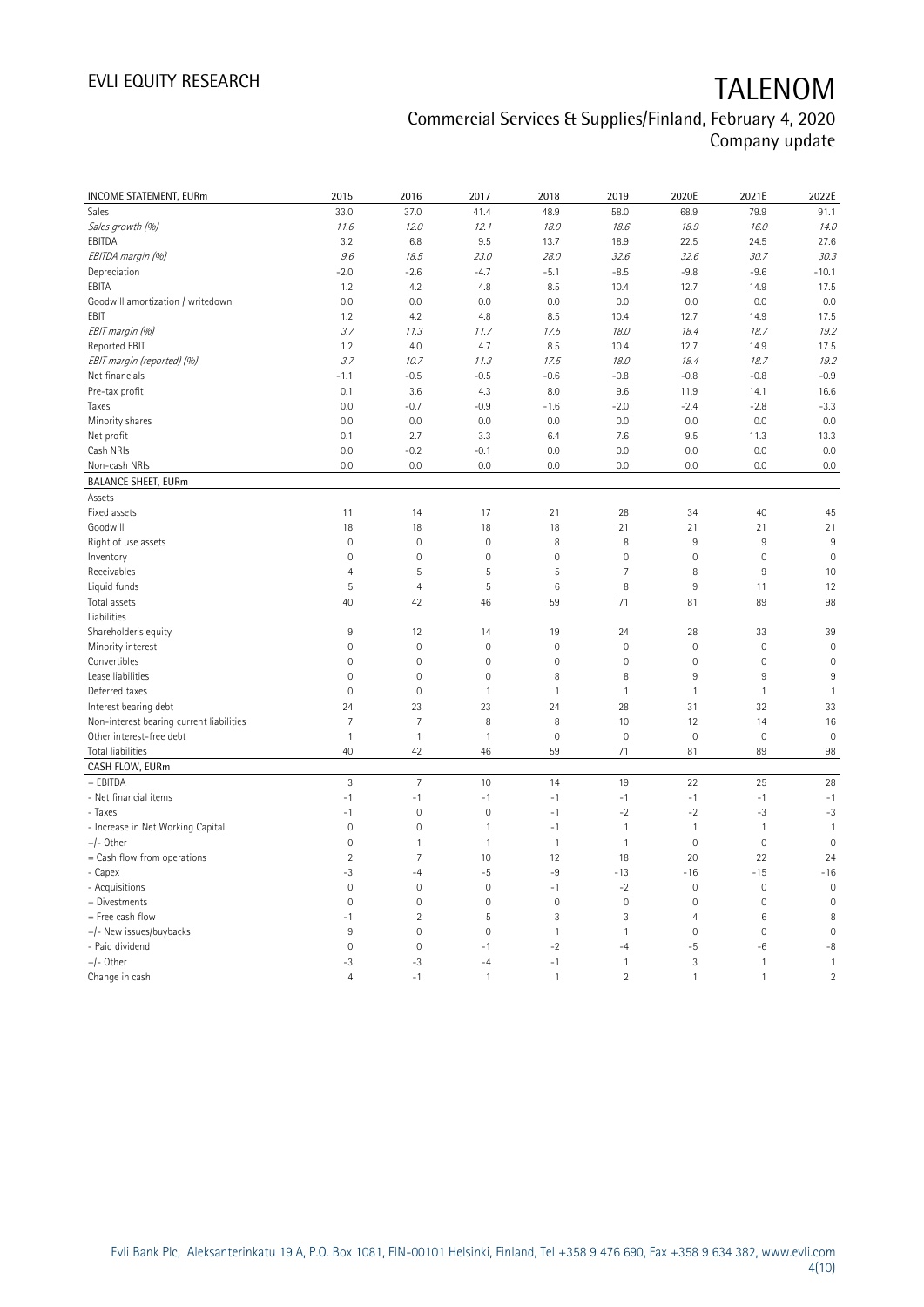| <b>KEY FIGURES</b>                             | 2016           | 2017           | 2018    | 2019   | 2020E  | 2021E  | 2022E  |
|------------------------------------------------|----------------|----------------|---------|--------|--------|--------|--------|
| M-cap                                          | 49             | 87             | 131     | 237    | 291    | 291    | 291    |
| Net debt (excl. convertibles)                  | 18             | 18             | 26      | 29     | 30     | 30     | 30     |
| Enterprise value                               | 67             | 105            | 157     | 266    | 322    | 322    | 321    |
| Sales                                          | 37             | 41             | 49      | 58     | 69     | 80     | 91     |
| EBITDA                                         | $\overline{7}$ | 10             | 14      | 19     | 22     | 25     | 28     |
| EBIT                                           | $\overline{4}$ | 5              | 9       | 10     | 13     | 15     | 17     |
| Pre-tax                                        | $\overline{4}$ | $\overline{4}$ | 8       | 10     | 12     | 14     | 17     |
| Earnings                                       | 3              | 3              | $\,6\,$ | 8      | 10     | 11     | 13     |
| Equity book value (excl. minorities)           | 12             | 14             | 19      | 24     | 28     | 33     | 39     |
| Valuation multiples                            |                |                |         |        |        |        |        |
| EV/sales                                       | 1.8            | 2.5            | 3.2     | 4.6    | 4.7    | 4.0    | 3.5    |
| EV/EBITDA                                      | 9.9            | 11.0           | 11.5    | 14.1   | 14.3   | 13.1   | 11.6   |
| EV/EBITA                                       | 16.1           | 21.6           | 18.4    | 25.5   | 25.3   | 21.5   | 18.4   |
| EV/EBIT                                        | 16.1           | 21.6           | 18.4    | 25.5   | 25.3   | 21.5   | 18.4   |
| EV/OCF                                         | 9.8            | 10.6           | 12.9    | 14.5   | 16.1   | 14.9   | 13.3   |
| EV/FCFF                                        | 46.6           | 38.2           | 41.8    | 44.9   | 51.5   | 35.2   | 28.8   |
| P/FCFE                                         | 21.2           | 16.4           | 39.8    | 73.9   | 80.9   | 45.9   | 35.4   |
| P/E                                            | 16.9           | 23.4           | 20.6    | 31.1   | 30.6   | 25.8   | 21.9   |
| P/B                                            | 4.2            | 6.2            | 7.0     | 10.1   | 10.5   | 8.9    | 7.6    |
| Target EV/EBITDA                               | 0.0            | 0.0            | 0.0     | 0.0    | 14.1   | 12.9   | 11.4   |
| Target EV/EBIT                                 | 0.0            | 0.0            | 0.0     | 0.0    | 24.9   | 21.2   | 18.0   |
| Target EV/FCF                                  | 0.0            | 0.0            | 0.0     | 0.0    | 87.8   | 49.7   | 38.3   |
| Target P/B                                     | 0.0            | 0.0            | 0.0     | 0.0    | 10.3   | 8.7    | 7.4    |
| Target P/E                                     | 0.0            | 0.0            | 0.0     | $O.O$  | 30.0   | 25.3   | 21.5   |
| Per share measures                             |                |                |         |        |        |        |        |
| Number of shares                               | 6,807          | 6,812          | 6,872   | 6,973  | 6,973  | 6,973  | 6,973  |
| Number of shares (diluted)                     | 6,807          | 6,812          | 6,872   | 6,973  | 6,973  | 6,973  | 6,973  |
| EPS                                            | 0.43           | 0.50           | 0.93    | 1.09   | 1.36   | 1.62   | 1.91   |
| Operating cash flow per share                  | 1.00           | 1.45           | 1.78    | 2.63   | 2.87   | 3.09   | 3.46   |
| Free cash flow per share                       | 0.34           | 0.78           | 0.48    | 0.46   | 0.52   | 0.91   | 1.18   |
| Book value per share                           | 1.72           | 2.05           | 2.72    | 3.38   | 4.00   | 4.71   | 5.52   |
| Dividend per share                             | 0.20           | 0.32           | 0.55    | 0.75   | 0.90   | 1.10   | 1.31   |
| Dividend payout ratio, %                       | 46.9           | 63.9           | 59.4    | 68.7   | 66.0   | 68.0   | 68.7   |
| Dividend yield, %                              | 2.8            | 2.5            | 2.9     | 1.8    | 2.2    | 2.6    | 3.1    |
| FCF yield, %                                   | 4.7            | 6.1            | 2.5     | 1.4    | 1.2    | 2.2    | 2.8    |
| Efficiency measures                            |                |                |         |        |        |        |        |
| ROE                                            | 27.5           | 26.6           | 39.0    | 36.0   | 37.0   | 37.2   | 37.3   |
| <b>ROCE</b>                                    | 12.5           | 13.7           | 19.7    | 18.8   | 19.9   | 21.2   | 22.7   |
| Financial ratios                               |                |                |         |        |        |        |        |
| Inventories as % of sales                      | 0.0            | 0.0            | 0.0     | 0.0    | 0.0    | 0.0    | 0.0    |
| Receivables as % of sales                      | 13.0           | 13.2           | 11.2    | 11.3   | 11.3   | 11.3   | 11.3   |
| Non-interest bearing liabilities as % of sales | 19.2           | 20.2           | 15.8    | 17.6   | 17.6   | 17.6   | 17.6   |
| NWC/sales, %                                   | $-6.2$         | $-7.0$         | $-4.6$  | $-6.4$ | $-6.4$ | $-6.4$ | $-6.4$ |
| Operative CAPEX/sales, %                       | 11.0           | 11.0           | 17.7    | 22.9   | 23.8   | 19.0   | 17.4   |
| CAPEX/sales (incl. acquisitions), %            | 9.9            | 11.0           | 16.7    | 19.3   | 23.8   | 19.0   | 17.4   |
| FCFF/EBITDA                                    | 0.2            | 0.3            | 0.3     | 0.3    | 0.3    | 0.4    | 0.4    |
| Net debt/EBITDA, book-weighted                 | 2.7            | 1.9            | 1.9     | 1.5    | 1.3    | 1.2    | 1.1    |
| Debt/equity, market-weighted                   | 0.5            | 0.3            | 0.2     | 0.1    | 0.1    | 0.1    | 0.1    |
| Equity ratio, book-weighted                    | 27.7           | 30.4           | 31.5    | 33.0   | 34.5   | 36.9   | 39.5   |
| Gearing, %                                     | 155.2          | 126.4          | 138.0   | 121.8  | 108.9  | 92.0   | 77.1   |
|                                                |                |                |         |        |        |        |        |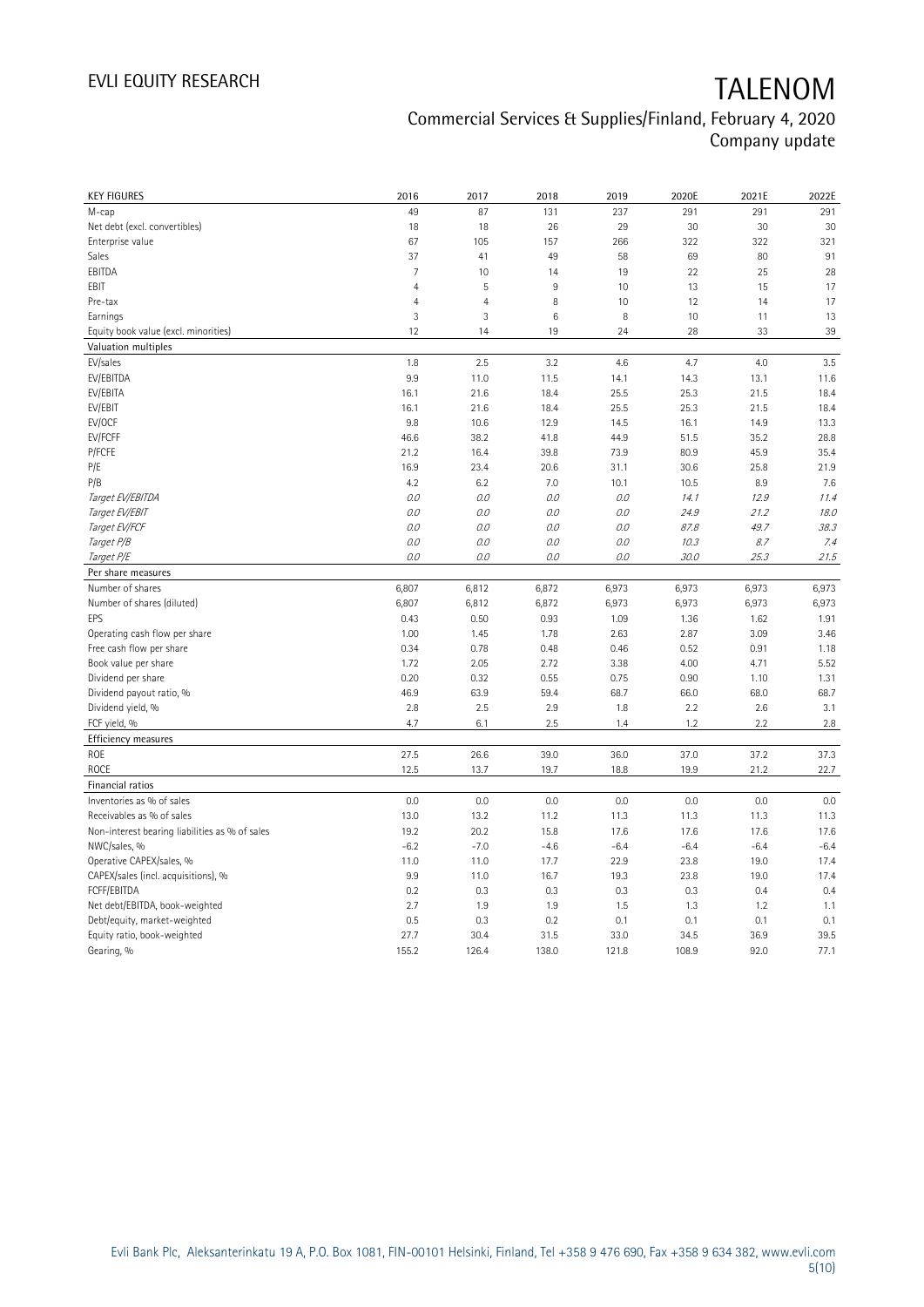COMPANY DESCRIPTION: Talenom operates as an accounting company, with services targeted towards small and mid-size companies. The company offers accounting, bookkeeping, taxation, and legal services, as well as invoicing, financial performance monitoring and management software, and payroll services. Talenom also provides other services aimed at assisting entrepreneurs, such as staffing services.

INVESTMENT CASE: The fragmented bookkeeping market offers ample opportunities for Talenom to continue on its track of profitable growth. The opening of its first offices should also start to contribute to growth once its sales force has been established. Margin upside potential exists but is in our view quite limited and affected by the growth pace, and earnings growth should primarily derive from top-line growth. The recurring nature of Talenom's revenue provides exceptionally good predictability and revenue stability.

| OWNERSHIP STRUCTURE                             | <b>SHARES</b> | <b>EURm</b> | 0/0   |
|-------------------------------------------------|---------------|-------------|-------|
| Tahkola Harri                                   | 1,454,315     | 60.790      | 20.9% |
| Tahkola Markus                                  | 919,304       | 38.427      | 13.2% |
| Ilmarinen Mutual Pension Insurance Company      | 787,776       | 32.929      | 11.3% |
| Evli Finnish Small Cap fund                     | 400,000       | 16.720      | 5.7%  |
| Skandinaviska Enskilda Banken (nominee reg.)    | 373,742       | 15.622      | 5.4%  |
| Skandinaviska Enskilda Banken (nominee reg.)    | 368,535       | 15.405      | 5.3%  |
| Danske Invest Finnish Institutional Equity fund | 326,252       | 13.637      | 4.7%  |
| Föreningen Konstsamfundet r.f                   | 130,000       | 5.434       | 1.9%  |
| Siuruainen Mikko                                | 115,786       | 4.840       | 1.7%  |
| Church Pension Fund                             | 101,000       | 4.222       | 1.4%  |
| Ten largest                                     | 4,976,710     | 208.026     | 71%   |
| Residual                                        | 1,995,962     | 83.431      | 29%   |
| Total                                           | 6,972,672     | 291.458     | 100%  |

| <b>EARNINGS CALENDAR</b> |           |
|--------------------------|-----------|
| April 27, 2020           | Q1 report |
| August 03, 2020          | Q2 report |
| October 26, 2020         | Q3 report |
|                          |           |
| <b>OTHER EVENTS</b>      |           |
| February 25, 2020        | AGM       |
|                          |           |

| COMPANY MISCELLANEOUS   |                                    |
|-------------------------|------------------------------------|
| CEO: Otto-Pekka Huhtala | Töölönlahdenkatu 2, 00100 Helsinki |
| CFO: Antti Aho          | Tel:                               |
| IR: Miikka Hätälä       |                                    |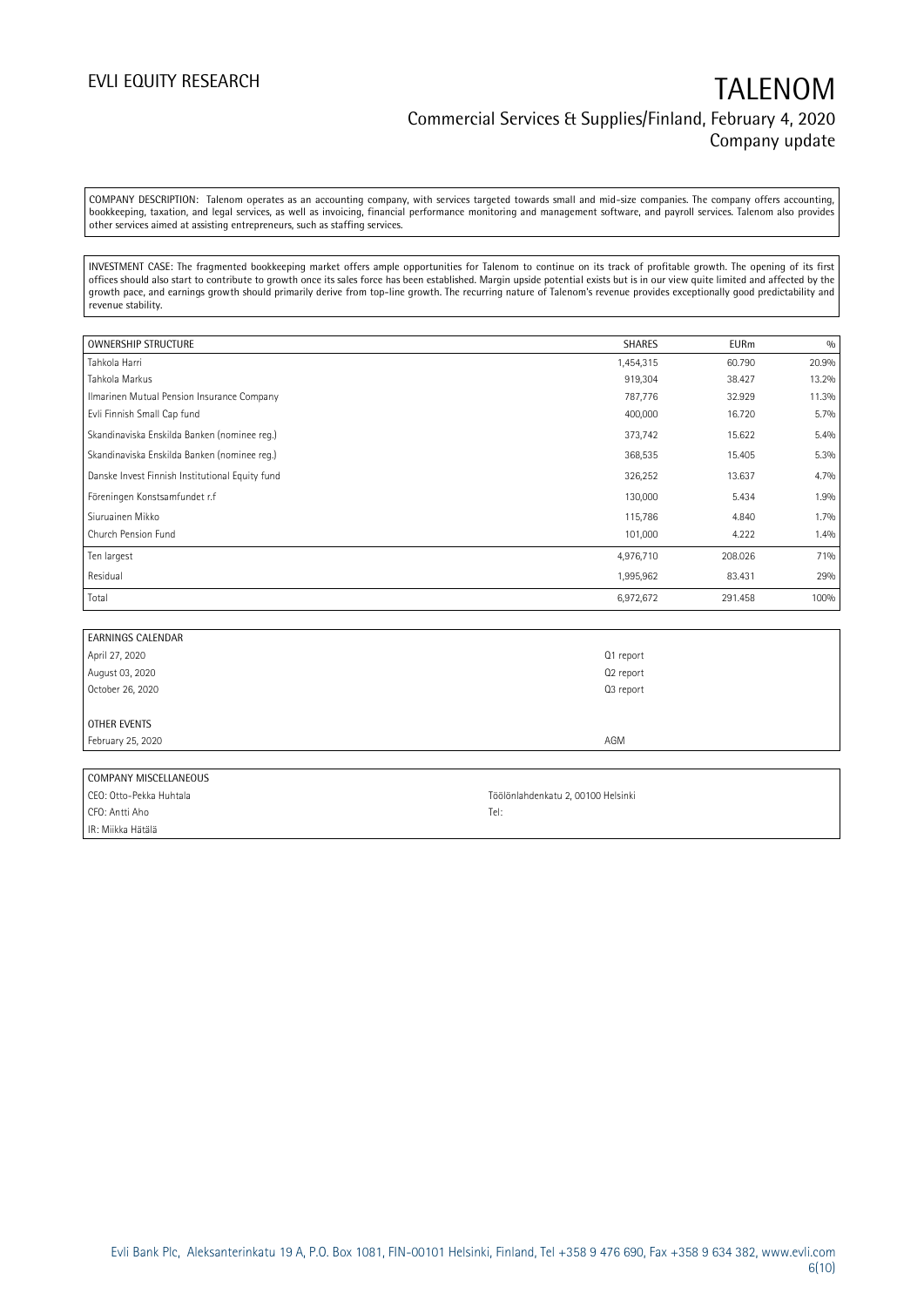DEFINITIONS

| P/E                                                                              | EPS                                                                                                   |
|----------------------------------------------------------------------------------|-------------------------------------------------------------------------------------------------------|
|                                                                                  |                                                                                                       |
| Price per share                                                                  | Profit before extraord. items and taxes-income taxes + minority interest                              |
| Earnings per share                                                               | Number of shares                                                                                      |
| P/BV                                                                             | <b>DPS</b>                                                                                            |
|                                                                                  |                                                                                                       |
| Price per share                                                                  | Dividend for the financial period per share                                                           |
| Shareholders' equity + taxed provisions per share                                |                                                                                                       |
|                                                                                  |                                                                                                       |
| Market cap                                                                       | OCF (Operating cash flow)                                                                             |
|                                                                                  |                                                                                                       |
| Price per share * Number of shares                                               | EBITDA - Net financial items - Taxes - Increase in working                                            |
|                                                                                  | capital - Cash NRIs ± Other adjustments                                                               |
|                                                                                  |                                                                                                       |
| EV (Enterprise value)                                                            | FCF (Free cash flow)                                                                                  |
|                                                                                  |                                                                                                       |
| Market cap + net debt + minority interest at market value -                      | Operating cash flow - operative CAPEX - acquisitions + divestments                                    |
| share of associated companies at market value                                    |                                                                                                       |
|                                                                                  |                                                                                                       |
|                                                                                  |                                                                                                       |
| EV/Sales                                                                         | FCF yield, %                                                                                          |
|                                                                                  |                                                                                                       |
| Enterprise value<br><b>Sales</b>                                                 | Free cash flow                                                                                        |
|                                                                                  | Market cap                                                                                            |
| EV/EBITDA                                                                        | Operative CAPEX/sales                                                                                 |
|                                                                                  |                                                                                                       |
| Enterprise value                                                                 | Capital expenditure - divestments - acquisitions                                                      |
| Earnings before interest, tax, depreciation and amortization                     | Sales                                                                                                 |
|                                                                                  |                                                                                                       |
| EV/EBIT                                                                          | Net working capital                                                                                   |
|                                                                                  |                                                                                                       |
| Enterprise value                                                                 | Current assets - current liabilities                                                                  |
| Operating profit                                                                 |                                                                                                       |
|                                                                                  |                                                                                                       |
| Net debt                                                                         | Capital employed/Share                                                                                |
|                                                                                  |                                                                                                       |
| Interest bearing debt - financial assets                                         | Total assets - non-interest bearing debt<br>Number of shares                                          |
|                                                                                  |                                                                                                       |
| Total assets                                                                     | Gearing                                                                                               |
|                                                                                  |                                                                                                       |
| Balance sheet total                                                              | Net debt                                                                                              |
|                                                                                  | Equity                                                                                                |
| Div yield, %                                                                     | Debt/Equity, %                                                                                        |
|                                                                                  |                                                                                                       |
| Dividend per share                                                               |                                                                                                       |
| Price per share                                                                  | Interest bearing debt<br>Shareholders' equity $+$ minority interest $+$ taxed provisions              |
|                                                                                  |                                                                                                       |
|                                                                                  |                                                                                                       |
| Payout ratio, %                                                                  | Equity ratio, %                                                                                       |
|                                                                                  |                                                                                                       |
| Total dividends                                                                  |                                                                                                       |
| Earnings before extraordinary items and taxes - income taxes + minority interest | Shareholders' equity $+$ minority interest $+$ taxed provisions<br>Total assets - interest-free loans |
|                                                                                  |                                                                                                       |
|                                                                                  |                                                                                                       |
| ROCE, %                                                                          | CAGR, %                                                                                               |
|                                                                                  |                                                                                                       |
| Profit before extraordinary items + interest expenses+ other financial costs     | Cumulative annual growth rate = Average growth per year                                               |
| Balance sheet total - non-interest bearing debt (average)                        |                                                                                                       |
|                                                                                  |                                                                                                       |
| ROE, %                                                                           |                                                                                                       |
|                                                                                  |                                                                                                       |
| Profit before extraordinary items and taxes - income taxes                       |                                                                                                       |
| Shareholder's equity + minority interest + taxed provisions (average)            |                                                                                                       |
|                                                                                  |                                                                                                       |
|                                                                                  |                                                                                                       |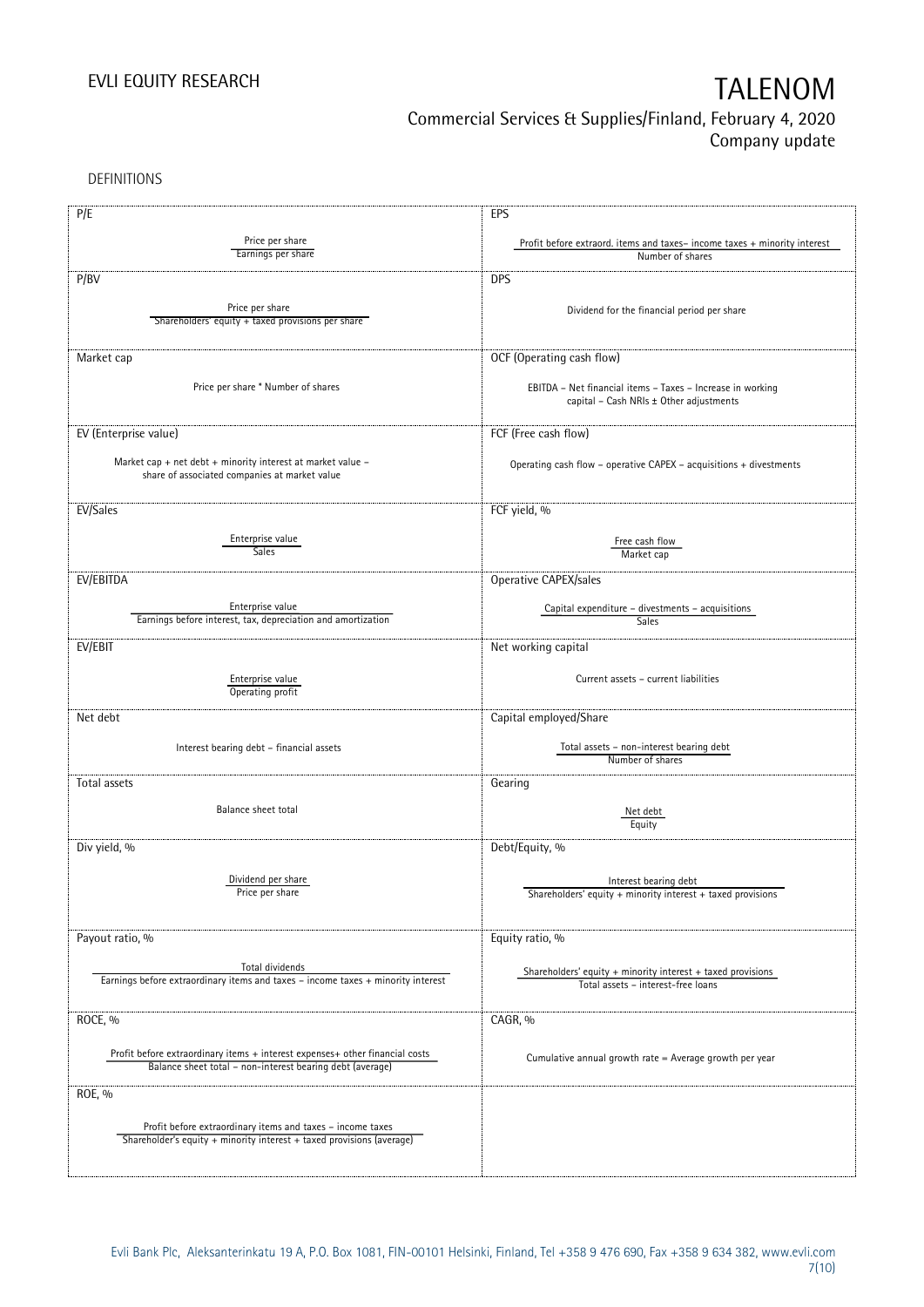### Important Disclosures

Evli Research Partners Plc ("ERP") uses 12-month target prices. Target prices are defined by utilizing analytical techniques based on financial theory including (but not limited to) discounted cash flow analysis and comparative valuation. The selection of valuation methods depends on different circumstances. Target prices may be altered on the basis of new information coming to light in the underlying company or changes in interest rates, changes in foreign exchange rates, other securities prices or market indices or outlook for the aforementioned factors or other factors that may change the conditions of financial markets. Recommendations and changes by analysts are available at [Analysts' recommendations and ratings revisions](https://research.evli.com/JasperAllModels.action?authParam=key;461&authParam=x;G3rNagWrtf7K&authType=3). Investment recommendations are defined as follows: Target price compared to share price Recommendation < -10 % SELL  $-10 - (+10) \%$  HOL<br>  $> 10 \%$  BUY  $> 10\%$ ERP's investment recommendation of the analyzed company is updated at least 2 timer per year. 60% 53% 50% 39% 40% 30% 20% 8% 10%  $0%$ Hold Sell Buy

The graph above shows the distribution of ERP's recommendations of companies under coverage in 1st of February 2019. If recommendation is not given, it is not mentioned here.

### Name(s) of the analyst(s): Salokivi

This research report has been prepared by Evli Research Partners Plc ("ERP" or "Evli Research"). ERP is a subsidiary of Evli Bank Plc. Production of the investment recommendation has been concluded on 4.2.2020, 8:45. This report has been published on 04.02.2020, 9:00.

None of the analysts contributing to this report, persons under their guardianship or corporations under their control have a position in the shares of the company or related securities.

The date and time for any price of financial instruments mentioned in the recommendation refer to the previous trading day's closing price(s) unless otherwise stated in the report.

Each analyst responsible for the content of this report assures that the expressed views accurately reflect the personal views of each analyst on the covered companies and securities. Each analyst assures that (s)he has not been, nor are or will be, receiving direct or indirect compensation related to the specific recommendations or views contained in this report.

Companies in the Evli Group, affiliates or staff of companies in the Evli Group, may perform services for, solicit business from, hold long or short positions in, or otherwise be interested in the investments (including derivatives) of any company mentioned in the publication or report.

Neither ERP nor any company within the Evli Group have managed or co-managed a public offering of the company's securities during the last 12 months prior to, received compensation for investment banking services from the company during the last 12 months prior to the publication of the research report.

ERP has signed an agreement with the issuer of the financial instruments mentioned in the recommendation, which includes production of research reports. This assignment has a limited economic and financial impact on ERP and/or Evli. Under the assignment ERP performs services including, but not limited to, arranging investor meetings or –events, investor relations communication advisory and production of research material.

ERP or another company within the Evli Group does not have an agreement with the company to perform market making or liquidity providing services.

For the prevention and avoidance of conflicts of interests with respect to this report, there is an information barrier (Chinese wall) between Investment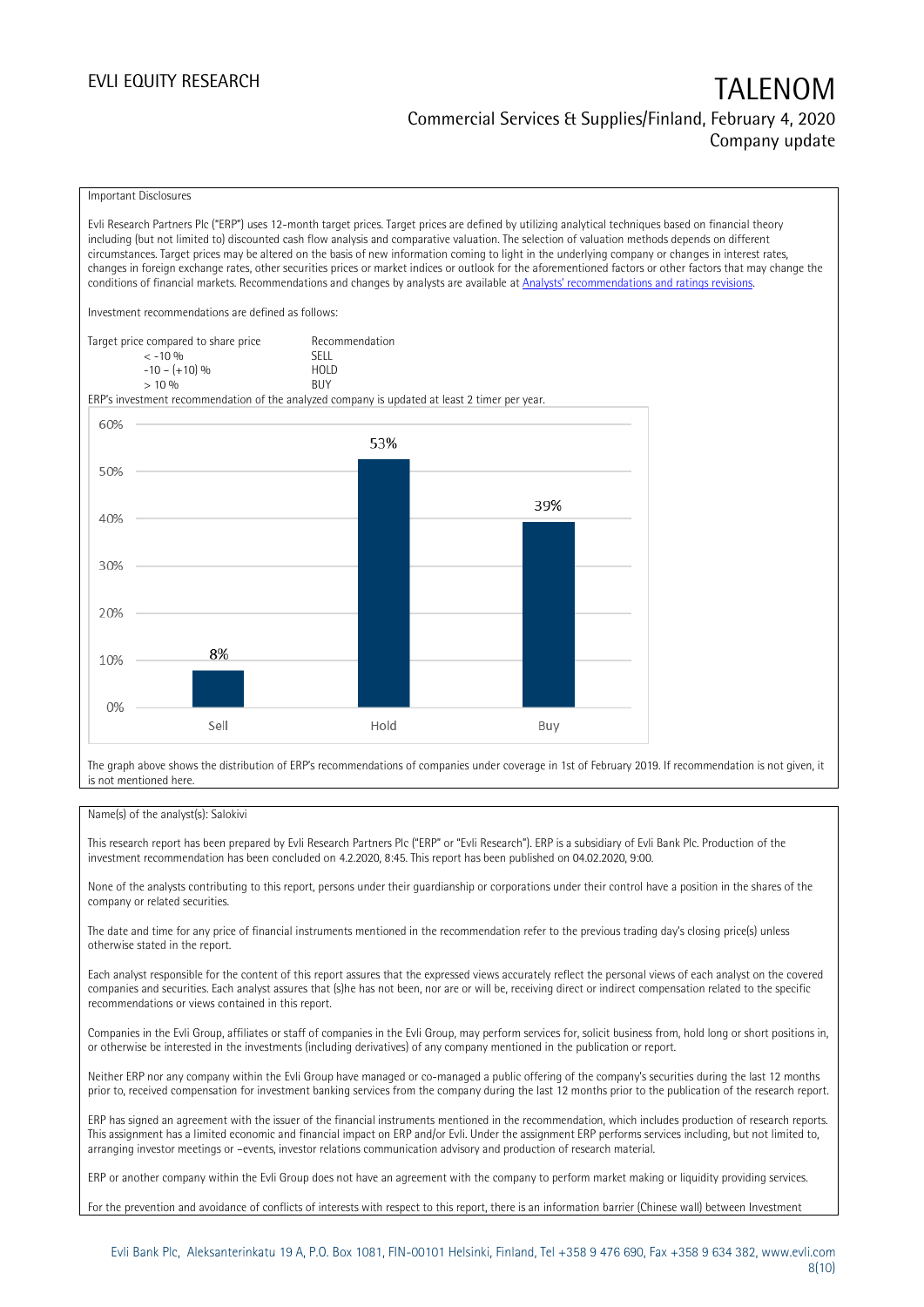Research and Corporate Finance units concerning unpublished investment banking services to the company. The remuneration of the analyst(s) is not tied directly or indirectly to investment banking transactions or other services performed by Evli Bank Plc or any company within Evli Group.

This report has been disclosed to the company prior to its dissemination. The company has not made any amendments to its contents. Selected portions of the report were provided to the company for fact checking purposes only.

This report is provided and intended for informational purposes only and may not be used or considered under any circumstances as an offer to sell or buy any securities or as advice to trade any securities.

This report is based on sources ERP considers to be correct and reliable. The sources include information providers Reuters and Bloomberg, stock-exchange releases from the companies and other company news, Statistics Finland and articles in newspapers and magazines. However, ERP does not guarantee the materialization, correctness, accuracy or completeness of the information, opinions, estimates or forecasts expressed or implied in the report. In addition, circumstantial changes may have an influence on opinions and estimates presented in this report. The opinions and estimates presented are valid at the moment of their publication and they can be changed without a separate announcement. Neither ERP nor any company within the Evli Group are responsible for amending, correcting or updating any information, opinions or estimates contained in this report. Neither ERP nor any company within the Evli Group will compensate any direct or consequential loss caused by or derived from the use of the information represented in this publication.

All information published in this report is for the original recipient's private and internal use only. ERP reserves all rights to the report. No part of this publication may be reproduced or transmitted in any form or by any means, electronic, mechanical, photocopying, recording or otherwise, or stored in any retrieval system of any nature, without the written permission of ERP.

This report or its copy may not be published or distributed in Australia, Canada, Hong Kong, Japan, New Zealand, Singapore or South Africa. The publication or distribution of this report in certain other jurisdictions may also be restricted by law. Persons into whose possession this report comes are required to inform themselves about and to observe any such restrictions.

Evli Bank Plc is not registered as a broker-dealer with the U. S. Securities and Exchange Commission ("SEC"), and it and its analysts are not subject to SEC rules on securities analysts' certification as to the currency of their views reflected in the research report. Evli Bank is not a member of the Financial Industry Regulatory Authority ("FINRA"). It and its securities analysts are not subject to FINRA's rules on Communications with the Public and Research Analysts and Research Reports and the attendant requirements for fairness, balance and disclosure of potential conflicts of interest. This research report is only being offered in U.S. by Auerbach Grayson & Company, LLC (Auerbach Grayson) to Major U.S. Institutional Investors and is not available to, and should not be used by, any U.S. person or entity that is not a Major U.S. Institutional Investor. Auerbach Grayson is a broker-dealer registered with the U.S. Securities and Exchange Commission and is a member of the FINRA. U.S. entities seeking more information about any of the issuers or securities discussed in this report should contact Auerbach Grayson. The securities of non-U.S. issuers may not be registered with or subject to SEC reporting and other requirements.

ERP is not a supervised entity but its parent company Evli Bank Plc is supervised by the Finnish Financial Supervision Authority.